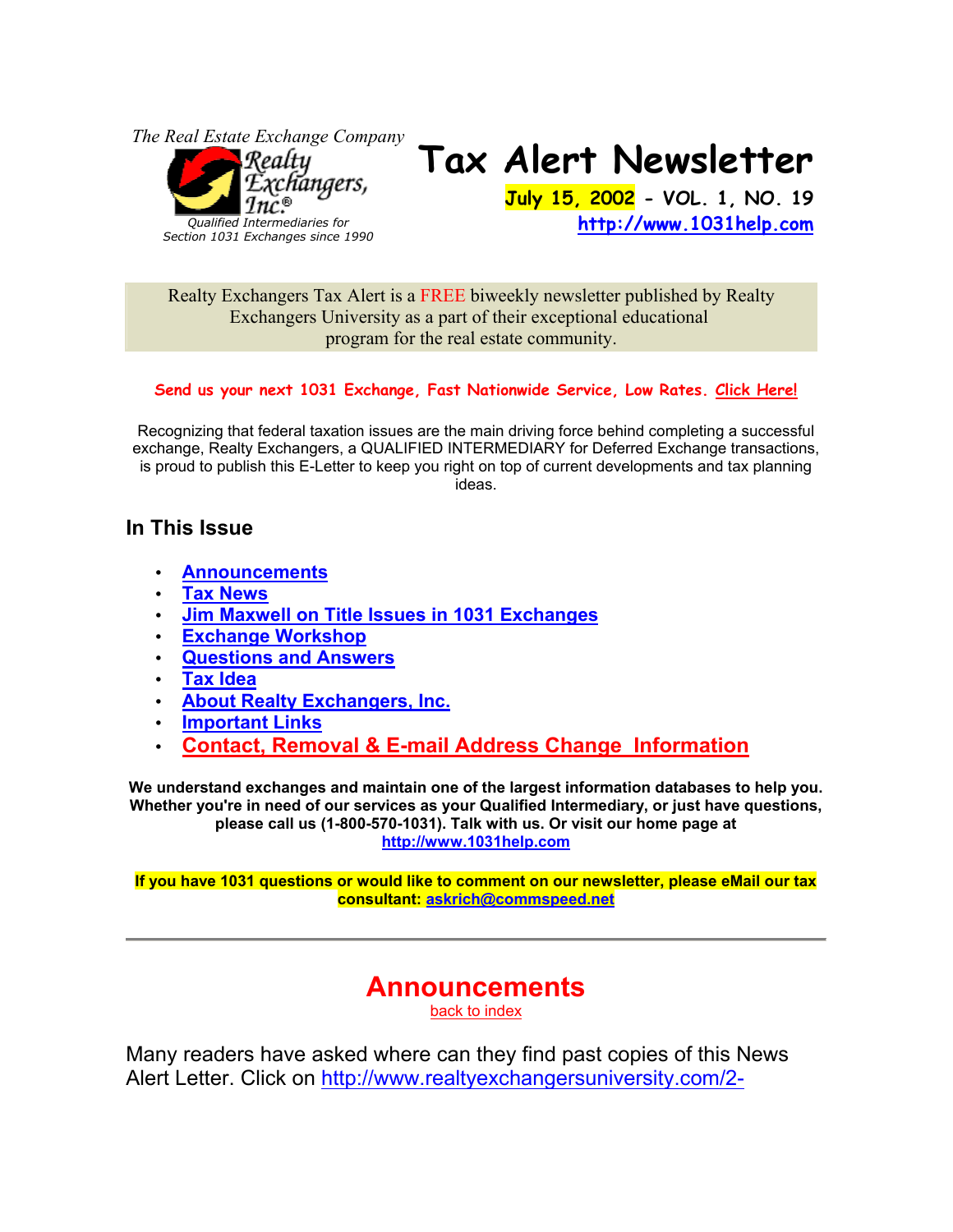TaxAlertArchives.htm where you will find the last four issues.

You will also find a Go Link to our Archives where information reported in previous issues has been classified and posted by subject, such as 1031 Exchanges, Farm and Land, Rental Properties and so forth. To keep on the cutting edge of tax issues related to real estate transactions, you should check this site often as new information is posted weekly.

## **Tax News**

#### back to index

#### **President Bush Promotes Home Ownership Tax Credit.**

On June 17, President Bush promoted plans to provide developers of single-family homes in qualified areas with tax credits worth up to 50 percent of the qualifying costs of new units.

The President backed the plan to develop a new single-family housing tax credit during the 2000 presidential campaign and included it in his fiscal 2002 and 2003 budgets. His proposal would provide developers of new or rehabilitated single-family housing in census tracks with median incomes of 80 percent or less of area median income with tax credits worth up to 50 percent of the qualifying costs of that unit. The initiative would go into effect beginning in fiscal 2003 and is backed by the National Association of Realtors.

# **Jim Maxwell on Title Issues in 1031 Exchanges**

#### back to index

One of the vital tax concerns presented in structuring a 1031 real estate exchange is the issue of title. Almost all exchanges require the exchanger to take title to the Replacement Property in the mode the exchanger held title on the Relinquished Property. In other words, the same entity commencing the exchange must be the same entity receiving the Replacement Property and concluding the exchange. For example, if an individual owns the Relinquished Property, then the same individual owns the Replacement Property (however, see exception below for marrieds); ABC Corporation relinquishes and ABC Corporation acquires; XYZ Partnership relinquishes and XYZ acquires.

Anytime the vesting title is different in the Relinquished Property and the Replacement Property, you should consult your attorney before entering into the exchange agreement. For example, if an individual taxpayer owns the stock in a C Corporation, and the Corporation owns the Relinquished Property in an exchange and the Replacement Property is taken in the name of the individual taxpayer, 1031 exchange treatment is denied. In fact, the taxpayer has a severe problem of taking a distribution from the Corporation, which could be classified as dividend income with no deduction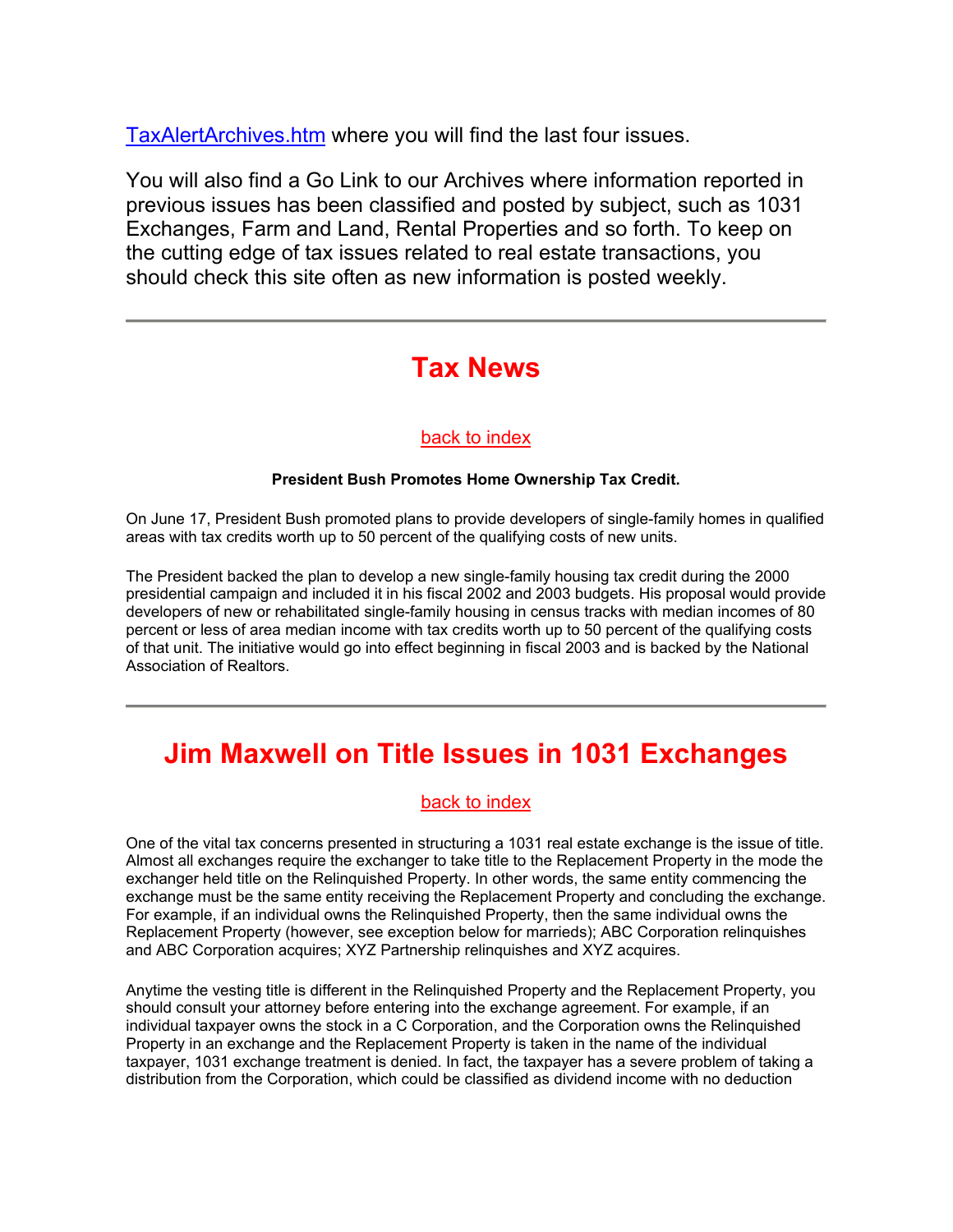allowed to the Corporation.

Like most tax rules, there are some special exceptions. One of the most important applies to individuals who are married to each other. In a 1031 exchange, spouses can be added or not added to transfers of title interests without jeopardy. For example, The Relinquished Property is held in the name of John Smith who is married to Sue Smith. Sue's name is not on title. They take title to the Replacement Property in both names. Or, the other way around.

#### **Other Exceptions:**

- 1. If the exchanger dies after the exchange is commenced but before it's completed, the exchanger's estate may complete the exchange.
- 2. There is a special rule that permits an individual who holds title to the Relinquished Property to relinquish that property in exchange for Replacement Property vested in the name of a single-member, single-asset LLC.

#### **Exchange Workshop**  back to index

Rules for Relinquishing Two Properties for One Replacement Property in the Same Exchange.

Sometimes in a deferred 1031 exchange, you transfer more than one Relinquished Property and they are transferred on different dates. If this happens, the 45-day Identification Time Period and the 180 day Exchange Time Period are measured from the earliest date on which any of the properties are transferred. Not following this rule can cause your exchange to end in disaster.

All the other rules and requirements spelled out in the Regulations apply in the usual manner. You simply combine the numbers from the sale of both Relinquished Properties and following the tax accounting rules, apply them to the exchange for the Replacement Property.

Illustration: You enter into an exchange agreement with your Qualified Intermediary. As part of the exchange transaction, you are selling two Relinquished Properties and acquiring one Replacement Property. You sell Property One on July 1, 2002 for \$150,000 with terms of \$30,000 cash and the buyer assumes your mortgage of \$120,000. You sell Property Two on July 21, 2002 for \$200,000 with terms of \$130,000 and the buyer pays off your mortgage of \$70.000.

This entire set of transactions is treated by IRS as one exchange transaction. Your 45-day Identification Period for both properties starts on July 1, 2002. To successfully qualify for exchange treatment on both properties, you must identify the Replacement Property within this 45-day period. To qualify for complete non-recognition of gain, you must "invest" at least the \$160,000 cash proceeds in the Replacement Property plus off-set \$190,000 of mortgage relief boot. It's just a matter of adding the numbers of both sales together to determine the financial requirements for the purchase of the Replacement Property.

(For detailed information on Identification and Exchange time periods, see http://www.realtyexchangersuniversity.com/Pl-H-4-TimePeriods.htm)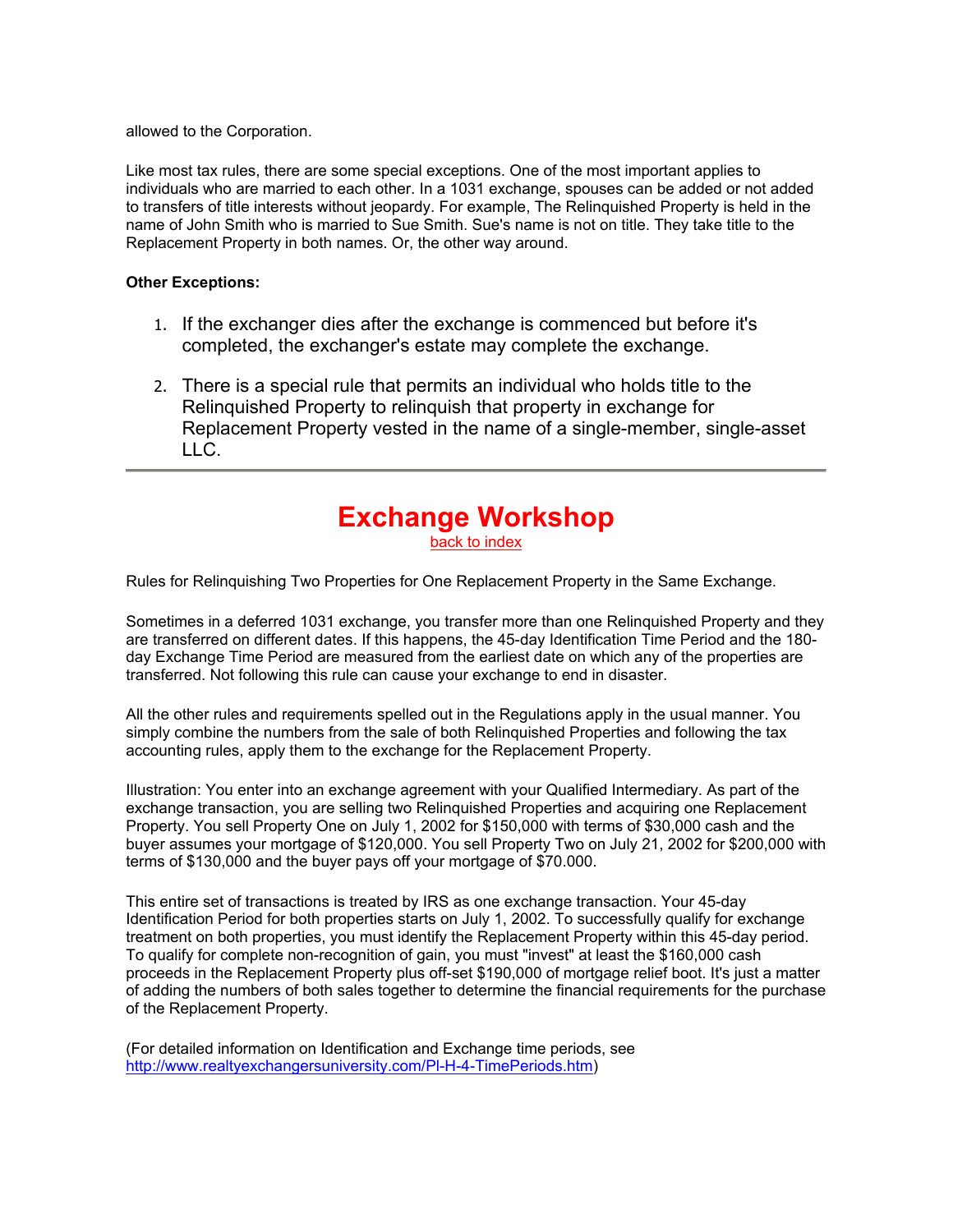# **Questions and Answers**

back to index

1. **Question from Alan** - Hi, Thanks for the opportunity to pose a real times question to you.

My client, the Exchangor has closed on the sale of the relinquished property and has identified a replacement property that is under construction. The builder represents that the replacement property will be issued a Temporary Certificate of Occupancy and will close within the 180 day closing requirement. What is the impact for the transaction if the builder is late in acquiring the C of O and that the replacement property may only be completed after the 180 day window. Are there additional rules for this type of scenario?

**Realty Exchanger's Answer** - Hi Alan - If at the end of the 180 day exchange period, the property is not completed, the builder can deed over the property "as is" (before the 180 days) and the cost of the property at that time will count as qualified property of like-kind. Any costs added after that date will count as boot received. If you are "trading up", then it is possible the cost at the time of transfer will be more than enough to qualify you for a full 1031 benefit. It's a matter of crunching the numbers.

Take a look at http://www.realtyexchangersuniversity.com/Pl-H-4-TimePeriods.htm#11%20- %20Replacement%20Property%20to%20be%20Produced

Produced on our University Web site for more information on this subject.

2. **Question from T** - I work for the state of **Lack There are agricultural easement programs** where easements are placed on farmland. Can the farmer take the money from the easement do a 1031 exchange to buy another farm?

**Realty Exchanger's Answer** - The sale of an easement gets special treatment under federal tax rules. It works like this: The sales price of an easement is not treated as income. Instead, it reduces the basis of the underlying land. If the sale price of the easement is more than the cost basis of the entire parcel of land, the difference is treated as long-term capital gain and the farmer has a zero-basis in his farmland.

**Example:** You are a farmer and your farmland has a federal tax basis of \$100,000. You sell an easement to the power company (or anyone) for \$6,000. You pocket the \$6,000 tax-free and the cost basis of your farmland is reduced to \$94,000.

This is a mandatory rule so the farmer can do anything he wants with money.

As you can see, this is a great tax benefit and farmers all over should know about it.



Let's take the sale of easement example and develop it one step more. In the example, the landowner pockets the \$6,000 easement money as nontaxable income. Since it reduces the basis of the land,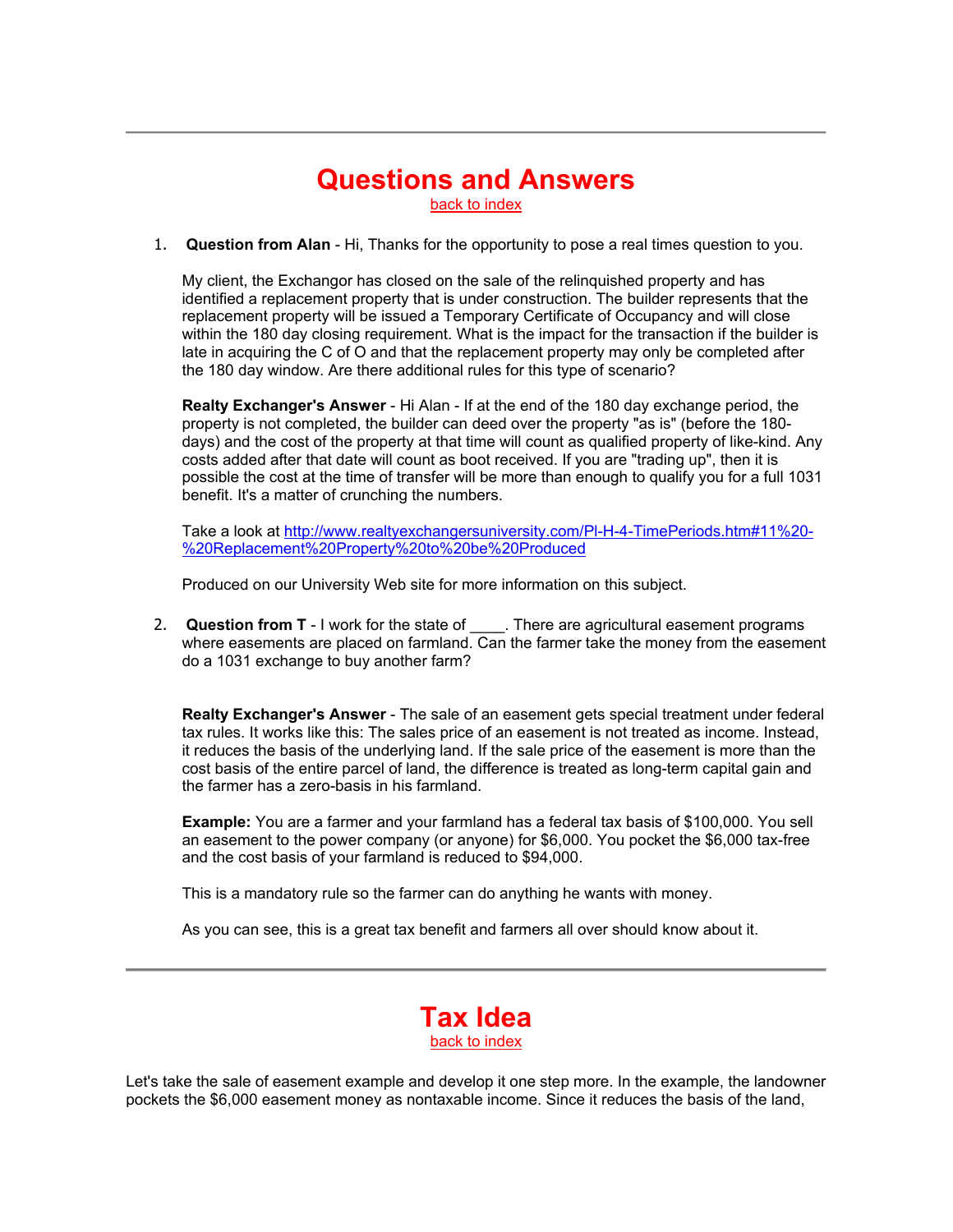this results in an additional \$6,000 gain when the property is sold. But instead, the landowner sells the land in a deferred 1031 exchange. And eureka! The "extra" \$6,000 gain is still not recognized since it rolls into the substituted basis of the Replacement Property.

## **About Realty Exchangers, Inc.**

back to index

Realty Exchangers, Inc. is a **QUALIFIED INTERMEDIARY** for Deferred Exchange transactions and specifically structured to assist Exchangers and Real Estate Professionals in effecting successful IRC '1031 Deferred Exchanges. We fully understand the real estate transaction, the needs of the investor, and the technical requirements of the IRS. Realty Exchangers, Inc. can initiate documentation for delayed exchanges with as little as two hours notice and furnish all the paperwork and necessary forms. We also consult with real estate professionals, tax consultants, and legal advisors involved in the exchange. We are dedicated to providing the fastest and most accurate service available.

Now in our twelfth year of providing fast and accurate service to all fifty states and the U.S. Virgin Islands, we are fully computerized and process all of our transactions by electronic transfer. Wherever you're located we're as close as your phone. Whether you're in need of our services as your Qualified Intermediary, or just have questions, please call us (1-800-570-1031). We'll be happy to hear from you and help you in any way we can.

# **Important Links**

back to index

- Visit our site at http://www.1031help.com
- For a great new library of 1031 information, visit http://www.realtyexchangersuniversity.com/2-procmanual.htm
- Visit the REU Bookstore at http://www.realtyexchangersuniversity.com/1-bookstore.htm
- For a review of the new Realty Exchangers 1031 Exchange Manual, aim your browser at http://www.realtyexchangersuniversity.com/2-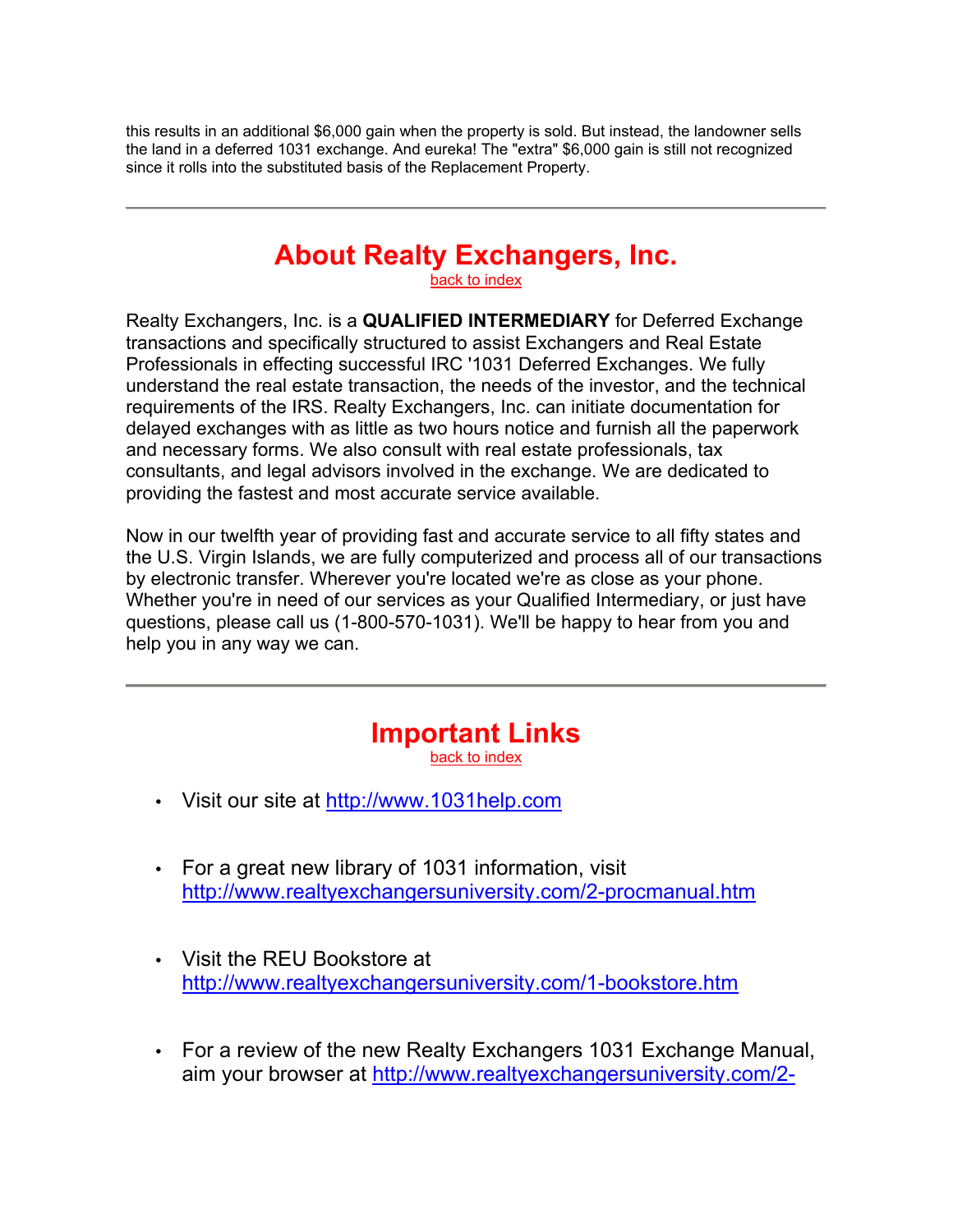#### procmanual.htm

- If you have 1031 questions or would like to comment on our newsletter, please E-mail askrich@1031university.com/
- Visit the REU On-line campus at http://www.realtyexchangersuniversity.com where we have added lots of new material and information regarding 1031 deferred exchanges.

### **Contact/Address Change/Removal Information**  back to index

This FREE twice-per-month Email Newsletter is submitted to you as a Real Estate Professional who wishes to stay on the cutting edge of real estate tax issues in order to provide exceptional service to your clients.

**Removal:** If you would like to be removed from our database, please send an email message to the following email address with REMOVE in the subject line. *Don't forget! Include in your message the email address this message was sent to.*

**remove@1031university.com**

**Change/Update:** If you would like to change your email address, please remove your email address from our database by clicking the above link, then re-add your corrected email address at

### **http://www.1031help.com**

This taxation news letter comes to you as a service of Realty Exchangers as part of our continuing education program for the real estate community. While designed to provide accurate and authoritative information, it is not meant as a substitute for your own CPA, professional tax advisor, or attorney. Tax planning depends on your individual facts and circumstances. You should always consult with your own tax advisor to determine if the ideas and techniques discussed here apply to your